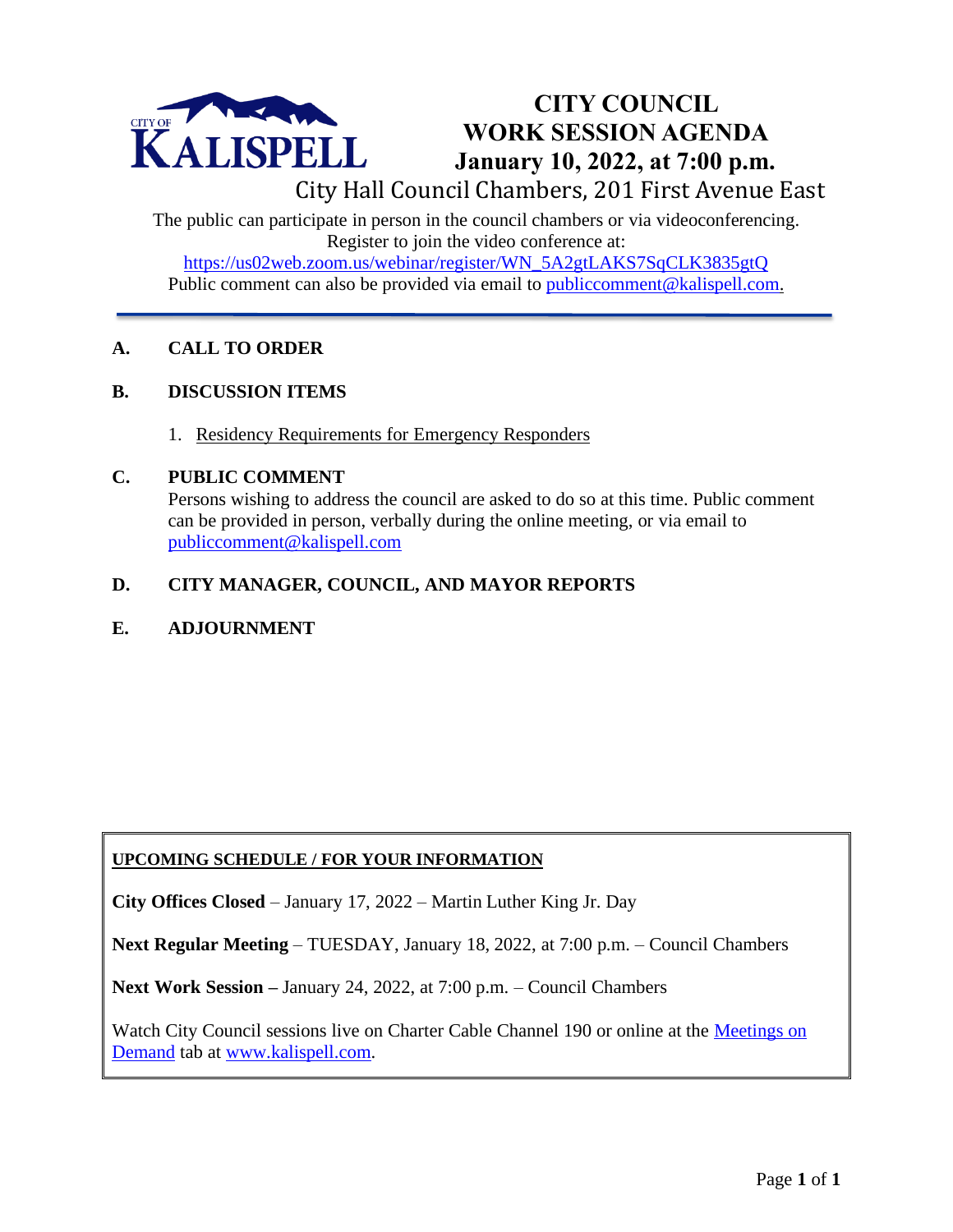

City of Kalispell Post Office Box 1997 - Kalispell, Montana 59903 Telephone: (406) 758-7701 Fax: (406) 758-7758

#### MEMORANDUM

| To:           | Mayor and City Council                                          |
|---------------|-----------------------------------------------------------------|
| From:         | Doug Russell, City Manager                                      |
| Re:           | Work Session on Residency Requirements for Emergency Responders |
| Meeting Date: | January 10, 2022                                                |

**BACKGROUND:** Attached are two sections of Kalispell City Code, 9.1.1 Qualifications of Firefighters, and 20A.1 Residency Requirements. These sections of municipal code outline the residency requirements for emergency responders (Police and Fire/EMS personnel). This requirement requires employees to reside within three air miles or a 15-minute response time from his or her residence. Section 9.1.1 was put in place following a ballot initiative in 1981. Section 20A.12 was put in place at a later time, providing the same residency requirements.

As we are looking for ways to increase our applicant and labor pool, these are being presented for discussion for the potential of repealing the residency requirements to be consistent with the rest of the City of Kalispell employees and to provide additional flexibility in residency options for these positions.

At the meeting, staff will present an overview of residency requirements, the rationale for residency requirements and how that rationale may not be as relevant in today's environment. Ultimately, should Council agree to move forward with the recommendation to repeal these requirements, we will also discuss what would need to be done to do so, as Section 9.1.1 was put in place through a ballot initiative.

**RECOMMENDATION:** At the meeting, it is recommended that Council review and discuss the residency requirements for these positions.

#### **ATTACHMENTS:**

KMC 9.1.1 Qualifications of Firefighters KMC 20A.1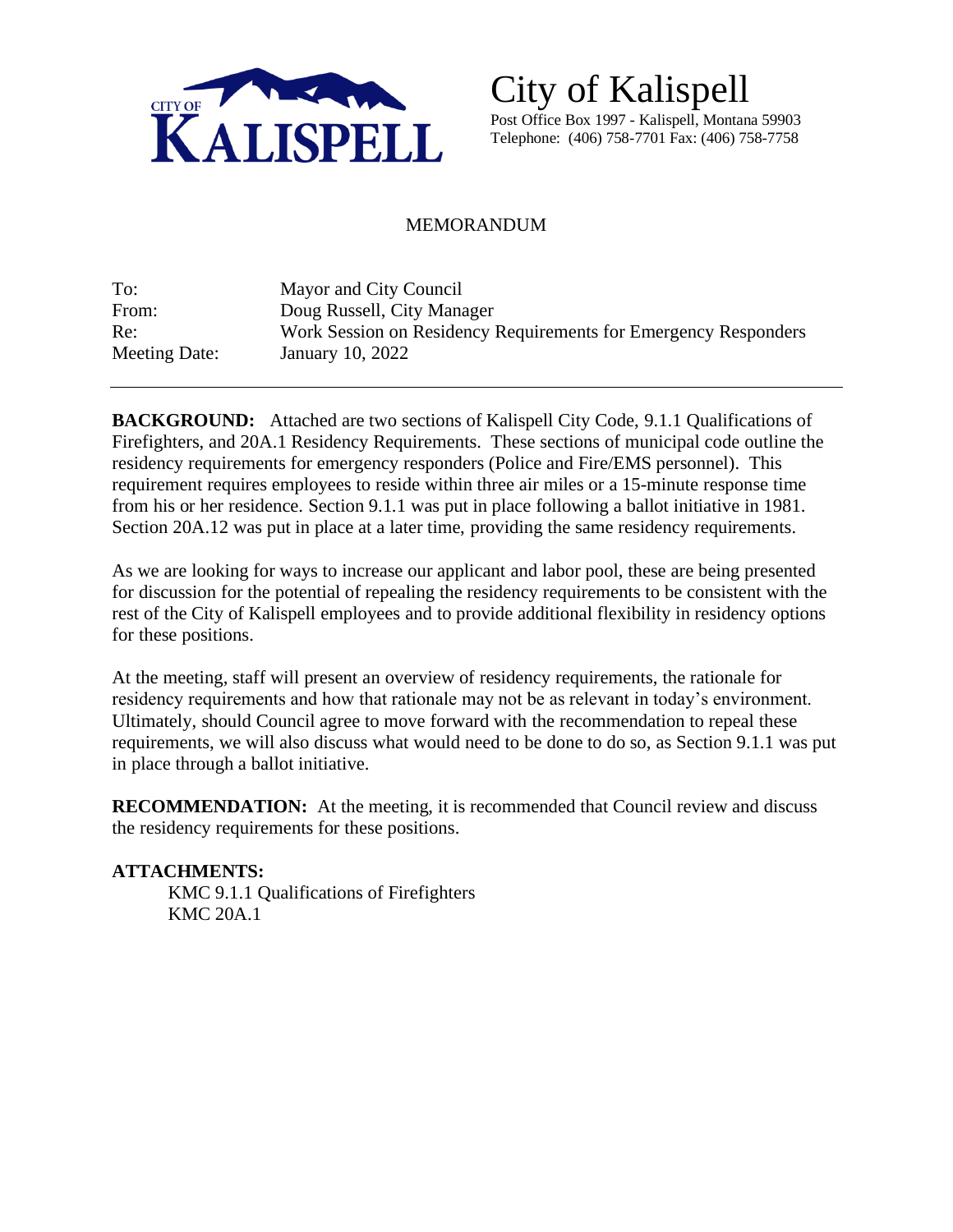#### 9-1-1 Qualifications of Firefighters.

The City has determined that age is a valid, bona fide occupational qualification for the position of firefighter because of the rigorous physical demands of the firefighting profession and the expectation of many years of emergency service. The qualifications of firefighters shall be:

A. A firefighter shall not be more than thirty-four (34) years of age at the time of original appointment.

The firefighter shall have passed a physical examination by a practicing physician duly authorized to practice **B.** in the State of Montana and said examination shall be in writing and filed with the City Clerk. Such examination shall disclose the ability of such applicant to perform the physical work usually required of firefighters in the performance of their duty.

The firefighter, during the term of his or her employment, must reside within three (3) air miles of the City or  $C.$ reside where they can report to the fire station within fifteen (15) minutes of a fire call.\* (Ord. 1337, 11-1-1999)

\* Adopted by Initiative, 11-2-1981.

View the mobile version.